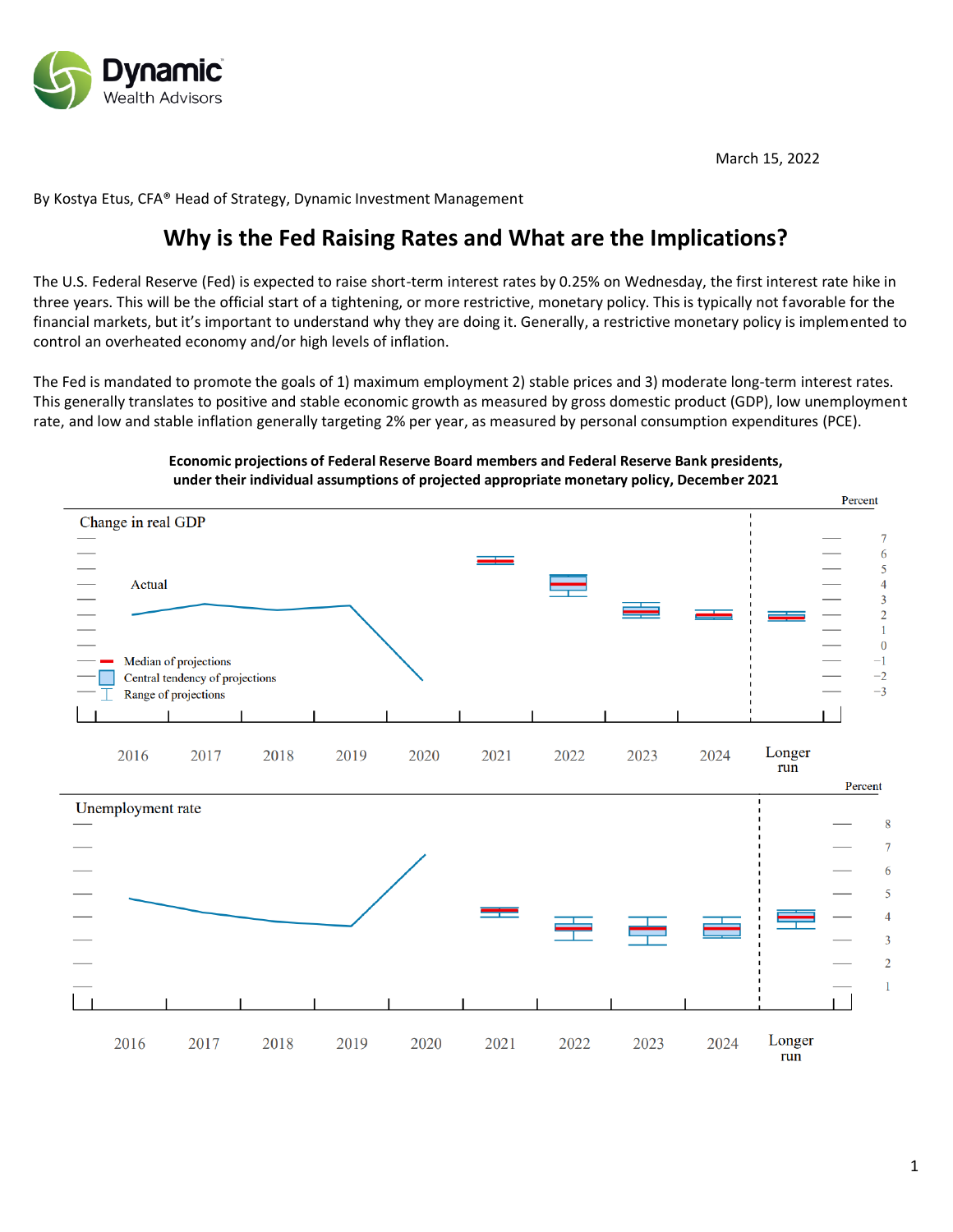

*Source: Federal Reserve, Summary of Economic Projections, December 15, 202[1 https://www.federalreserve.gov/monetarypolicy/fomccalendars.htm](https://www.federalreserve.gov/monetarypolicy/fomccalendars.htm)*

To get a better understanding of the Fed's reasoning, let's review the Fed's last economic forecast from December 2021, and how the current economic environment may impact those projections.

### **3 Key Economic Indicators**

- 1. **Economic Growth:** The global pandemic hit economic growth hard in 2020, but it rebounded strong in 2021 from pent up demand. As the economy settles into a more sustainable level, the uncertainty surrounding Russia and Ukraine could impact consumer and corporate spending, putting downward pressure on future growth projections.
- 2. **Labor Market:** The unemployment rate has dropped considerably since the pandemic highs, now at under 4%. Additionally, job openings outweigh unemployed workers by a wide margin. The labor market is quite strong based on historic standards and the unemployment rate projection may see an improvement, despite the geopolitical concerns.
- 3. **Inflation:** As the economy heated up in 2021 with high consumer demand and government stimulus support, it was met with supply-chain disruptions caused by new COVID variants in the second half of the year, leading to significant increases in prices. The war has only made supply issues worse and raised prices for basic commodities such as food and energy, thus the expectation will be for even higher inflation.

**Ultimately, the reason to increase interest rates is driven by the desire to curb inflation (which has increased to levels not seen in 40 years), supported by the notion that the U.S. economy is on level footing and strong enough to withstand the impact of the conflict in Eastern Europe.** 

# **3 Key Areas of Uncertainty**

- 1. **China:** On the COVID front, while the U.S. is seeing some of the lowest levels of cases since the start of the pandemic, China appears to be having a resurgence. Any significant outbreak could put yet another strain on the global supply chain with disruptions in manufacturing from shutdowns.
- 2. **Washington:** Some U.S. government risks have been subdued with a debt ceiling increase last December and the spending bill that was passed last week. However, the outlook for any further fiscal stimulus may be limited and significantly lower than the past couple of years.
- 3. **Russia:** Last but not least, the conflict in Ukraine remains the biggest question mark. Russian sanctions, global commodity prices, European energy dependence and many other issues will weigh heavily on the minds of Fed members as they contemplate the decisions for future monetary policy.

**Ultimately, this global uncertainty will drive the Fed to a more cautious tightening cycle throughout the year. Fed Chairman Jerome Powell has repeatedly communicated the desire to proceed in a controlled and transparent manner to not cause further disruption in financial markets.**

As always, Dynamic recommends staying balanced, diversified and invested. Despite these short-term market pullbacks, it's more important than ever to focus on the long-term.